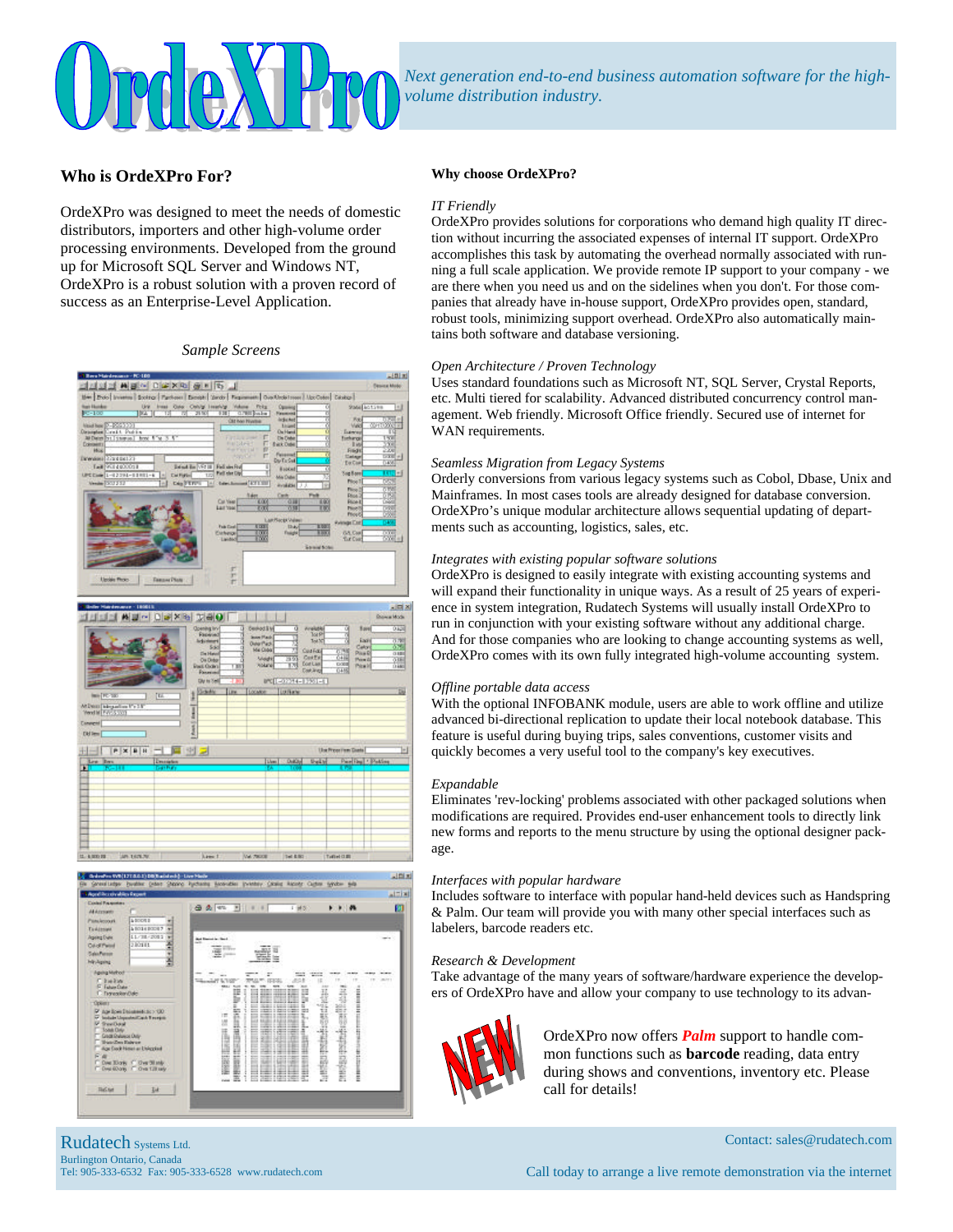

## *The OrdeXPro Experience*



Take your notebook out of the office. Travel to your vendor and have your office with you. Take some pictures of new products when you get there. Write and print a new PO! Connect to the Internet and within minutes both your notebook and the office are in sync. Check inventory status at the time you are buying This is a typical day when you use OrdeXPro.



Know when a container is arriving and be prepared for the additional load. Orders that have been waiting are synchronized with goods as they are received. Perform complex custom landed cost calculations. Interface with your customs broker. OrdeXPro keeps you organized from beginning to end.



What does it look like? where is it? what does it sound like? These are the type of questions you can ask OrdeXPro on top of the usual inventory questions basic packages will answer. OrdeXPro describes as much detail about your items as you require, and more! Track your inventory from the moment you purchase it right down to which customer ended up receiving it.



Full cartons, open cartons, distributions combining both. Minimize traffic and space consumption in your warehouse. Know where everything is. Minimize shrinkage. For once, have only one physical count during the year. OrdeXPro is designed to handle extreme high-volume throughput using a minimum of warehouse space.



Custom quotes with pictures. Customized catalogs. Give your salespeople tools that increase their productivity such as being able to book orders on their notebooks and upload them via the internet. Reserve inventory, look at credit history, previous orders, outstanding orders - all without being in the office. The salesperson has complete off-line or remote access.

Three dimensional orders. Orders with thousands of line items. Changing quotes to orders. Centralized comprehensive information to facilitate rapid high-volume order entry. Cross-reference information without having to leave the order processing environment. Complete inventory allocation is now easy. Borrow, transfer, cut, paste inventory reservations between orders. Release orders to throttle warehouse activity. *Orders*



Packaging, labels, freight documents, interface with popular carriers. OrdeXPro will keep your shipping staff quick and efficient. Allow auto warehouse picking, limit billing to office, minimize decisions being made in the warehouse. OrdeXPro has survived years of real life warehouse activity.

*Shipping*



*Distributions*



cartons, OrdeXPro will keep things simple. With its unique intelligent automatic order picking your staff will be in complete control. OrdeXPro has been designed from the outset to interface with a variety of both legacy and modern accounting sys-

Imagine automatically handling orders that have thousands of line items where each line item needs to be shipped to hundreds of locations. With OrdeXPro this is easy. Even if your complex orders are a mixture of full and partial

tems. If you are disappointed with the functionality of your existing accounting system and need a more robust high-volume comprehensive solution then take a look at the fully integrated OrdeXPro offering.



Because of its integrated multi-media support OrdeXPro can readily produce custom catalogs on demand. Also, all other forms can be custom crafted in a variety of manners. This allows OrdeXPro to be fully functional without having to purchase any external special business forms. Even multiple bank cheque printing is possible with special MICR toner cartridges.

*Printing*

Rudatech Systems Ltd. Burlington Ontario, Canada Tel: 905-333-6532 Fax: 905-333-6528 www.rudatech.com Contact: sales@rudatech.com